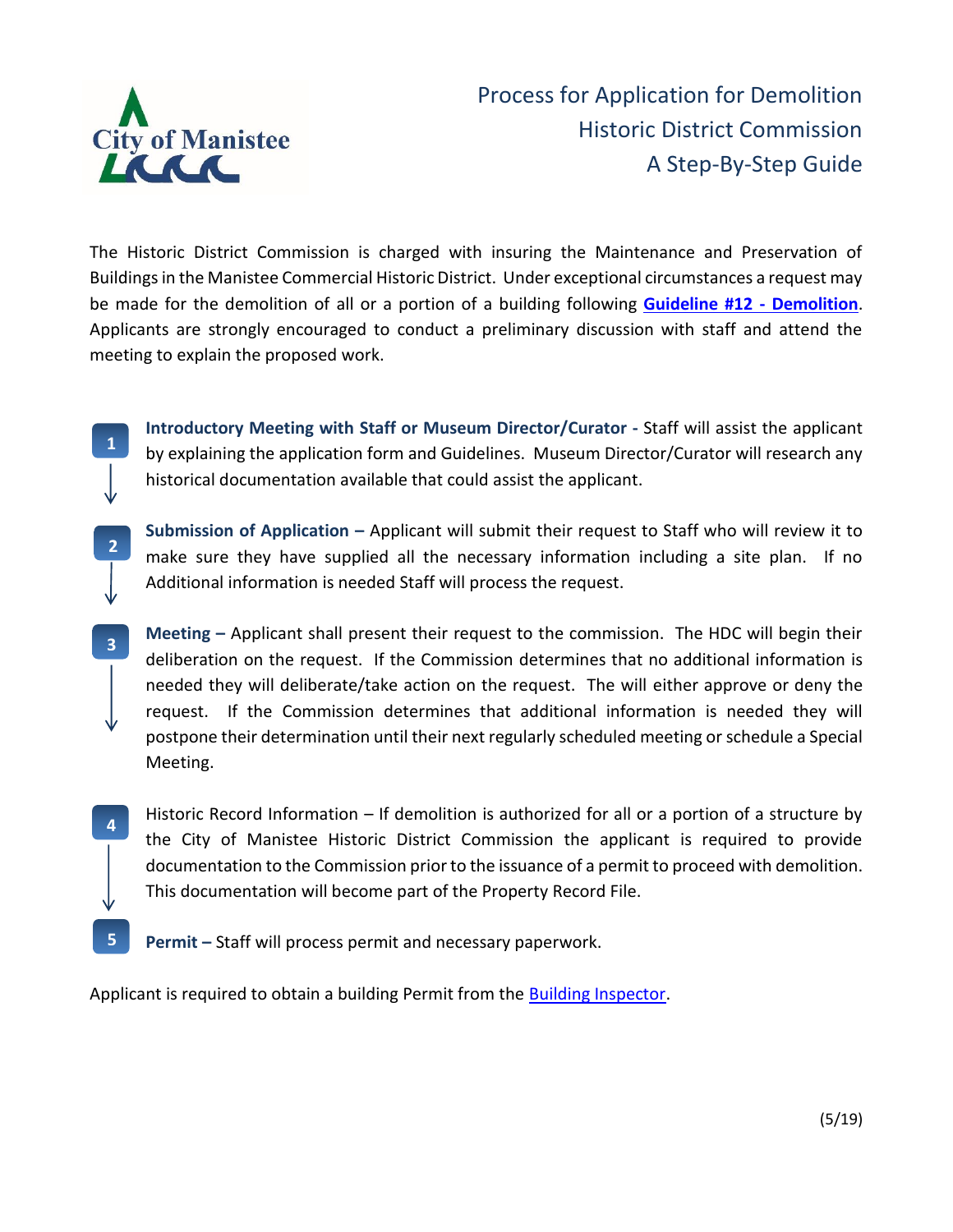



Historic District Commission Planning & Zoning 395 Third Street Manistee, MI 49660 231.723.6041 (phone) 231.398.3526 (fax)

## **Application for Demolition**

**Please Print**

**Standards**

The Historic District Commission is charged with insuring the **Maintenance and Preservation** of Buildings in the Manistee Commercial Historic District. Under **exceptional circumstances** a request may be made for the demolition of all or a portion of a building. The City of Manistee Historic District Commission defines the demolition of all or a portion of a building as a reduction in the footprint or elevation or a portion of an elevation of a building. The Historic District Commission uses the Secretary of the Interior's Standards for Rehabilitation as interpreted by the Preservation Briefs.

**Contributing Buildings in the Manistee Commercial Historic District may be eligible for both Federal and State Tax Credits. By demolishing a portion of a building the owner may forfeit eligibility. Owners are advised to have all demolition plans reviewed by the State Historic Preservation Office prior to application for demolition to determine if the demolition may jeopardize tax credits.** 

 **This box must be checked by the applicant indicating that they have read and understood the requirements for tax credits or do not wish to pursue tax credits. If this box is not checked the application will not be processed.**

|  |  | <b>Submission of Application</b> |
|--|--|----------------------------------|
|--|--|----------------------------------|

This application must be received by the City **at least 15 days** prior to a regularly scheduled monthly Historic District Commission meeting. The meeting is held the first Thursday of the month at 3:00 p.m. in the Council Chambers, City Hall, 70 Maple Street, Manistee, Michigan unless it is a legal holiday. Applicants are strongly encouraged to conduct a preliminary discussion with staff and attend the meeting to explain the proposed work.

As part of the review of the Application the Historic District Commission will schedule a **Site Visit** during the meeting to review the structure. The Historic District Commission reserves the right to request additional information from the applicant prior to a final decision on requests. *Incomplete requests will be returned to the applicant to supply needed information for review.* 

| <b>Property Information</b>                                                            |          |  |                         |  |  |  |  |  |
|----------------------------------------------------------------------------------------|----------|--|-------------------------|--|--|--|--|--|
| Address:                                                                               | Parcel # |  |                         |  |  |  |  |  |
| <b>Applicant Information</b>                                                           |          |  |                         |  |  |  |  |  |
| Name of Owner:                                                                         |          |  |                         |  |  |  |  |  |
| Address:                                                                               |          |  |                         |  |  |  |  |  |
| Phone #:                                                                               | Cell#:   |  | e-mail:                 |  |  |  |  |  |
| Name of Contractor (if applicable):                                                    |          |  |                         |  |  |  |  |  |
| Address:                                                                               |          |  |                         |  |  |  |  |  |
| Phone #:                                                                               | Cell#:   |  | e-mail:                 |  |  |  |  |  |
| License Number:                                                                        |          |  | <b>Expiration Date:</b> |  |  |  |  |  |
| <b>Description of Work</b>                                                             |          |  |                         |  |  |  |  |  |
| Be specific and describe the proposed demolition - Use additional sheets if necessary. |          |  |                         |  |  |  |  |  |
|                                                                                        |          |  |                         |  |  |  |  |  |
|                                                                                        |          |  |                         |  |  |  |  |  |
|                                                                                        |          |  |                         |  |  |  |  |  |
|                                                                                        |          |  |                         |  |  |  |  |  |
|                                                                                        |          |  |                         |  |  |  |  |  |
|                                                                                        |          |  |                         |  |  |  |  |  |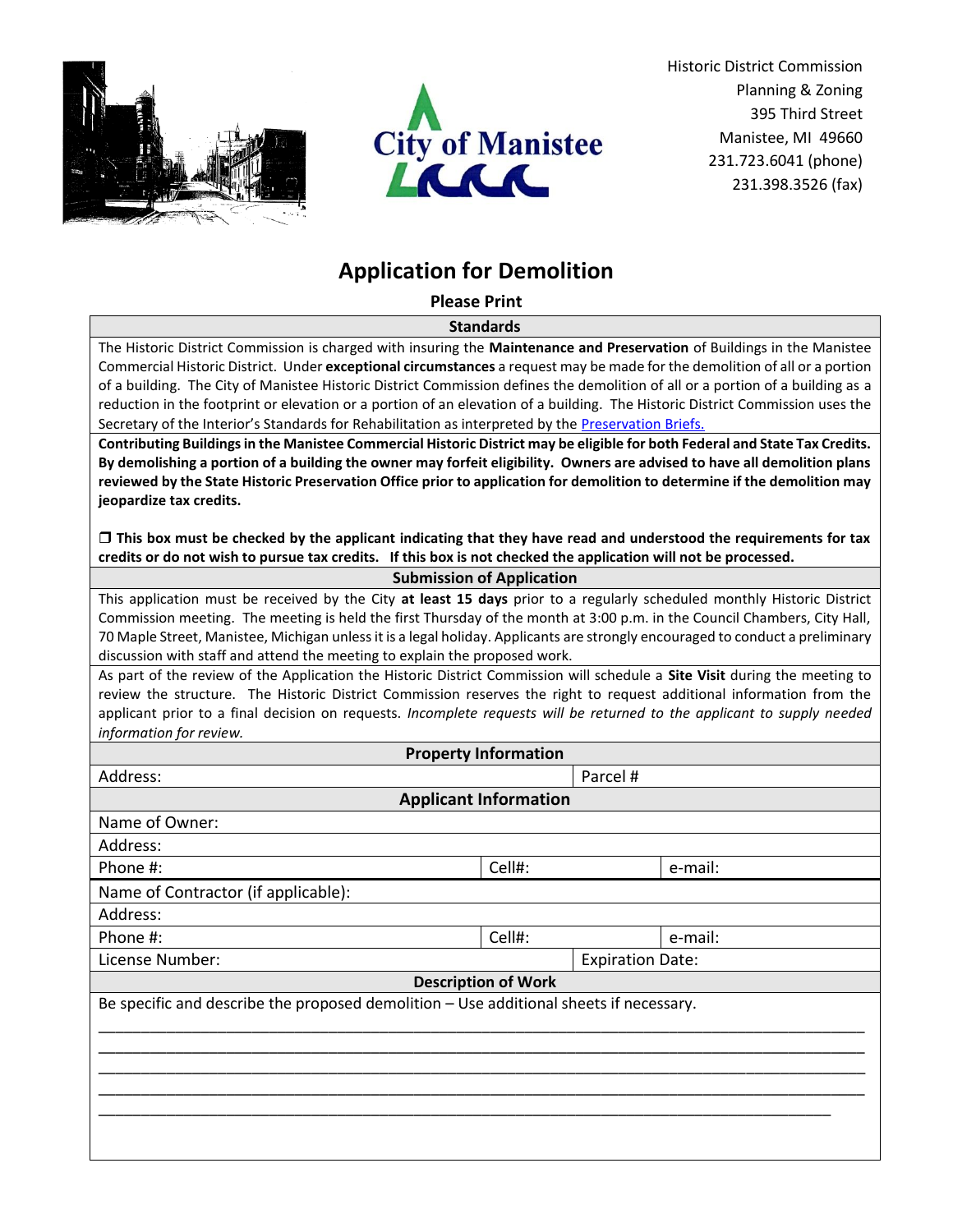| <b>Justification of Request</b>                                                                                                                                                                                                                                                                                                                   |                                                                                                                                                                                                                                                                                                                                                                                        |  |  |  |  |  |  |
|---------------------------------------------------------------------------------------------------------------------------------------------------------------------------------------------------------------------------------------------------------------------------------------------------------------------------------------------------|----------------------------------------------------------------------------------------------------------------------------------------------------------------------------------------------------------------------------------------------------------------------------------------------------------------------------------------------------------------------------------------|--|--|--|--|--|--|
| 1.                                                                                                                                                                                                                                                                                                                                                | Whether reasonable measures can be taken to save the historic structure or site.                                                                                                                                                                                                                                                                                                       |  |  |  |  |  |  |
| 2.                                                                                                                                                                                                                                                                                                                                                | The condition of the structure and its probable life expectancy.                                                                                                                                                                                                                                                                                                                       |  |  |  |  |  |  |
| 3.                                                                                                                                                                                                                                                                                                                                                | The reason for demolishing the structure and whether or not alternatives exist.                                                                                                                                                                                                                                                                                                        |  |  |  |  |  |  |
| 4.                                                                                                                                                                                                                                                                                                                                                | Whether or not relocation of the structure would be a practical and preferable alternative to demolition.                                                                                                                                                                                                                                                                              |  |  |  |  |  |  |
| 5.                                                                                                                                                                                                                                                                                                                                                | The public necessity of the proposed demolition.                                                                                                                                                                                                                                                                                                                                       |  |  |  |  |  |  |
| 6.                                                                                                                                                                                                                                                                                                                                                | The public purpose or interest in the land or building(s) to be protected.                                                                                                                                                                                                                                                                                                             |  |  |  |  |  |  |
| 7.                                                                                                                                                                                                                                                                                                                                                | Whether there are definite plans for the reuse of the property if the proposed demolition is carried out,<br>and what the effect of those plans would be on the character of the surrounding area.                                                                                                                                                                                     |  |  |  |  |  |  |
| 8.                                                                                                                                                                                                                                                                                                                                                | Whether the historic structure or site is capable of earning reasonable economic return on its value.                                                                                                                                                                                                                                                                                  |  |  |  |  |  |  |
| 9.                                                                                                                                                                                                                                                                                                                                                | Whether or not the proposed demolition could potentially affect adversely other historic buildings or the<br>character of the historic district.                                                                                                                                                                                                                                       |  |  |  |  |  |  |
|                                                                                                                                                                                                                                                                                                                                                   |                                                                                                                                                                                                                                                                                                                                                                                        |  |  |  |  |  |  |
|                                                                                                                                                                                                                                                                                                                                                   | Authorization                                                                                                                                                                                                                                                                                                                                                                          |  |  |  |  |  |  |
| I hereby certify that the proposed work is authorized by the owner of record and that I have been authorized by the owner<br>to make this application as his authorized agent, and we agree to conform to all applicable laws of the State of Michigan.<br>All information submitted on this application is accurate to the best of my knowledge. |                                                                                                                                                                                                                                                                                                                                                                                        |  |  |  |  |  |  |
|                                                                                                                                                                                                                                                                                                                                                   | <b>Applicant Signature:</b><br>Date: National Contract of the Second Second Second Second Second Second Second Second Second Second Second Second Second Second Second Second Second Second Second Second Second Second Second Second Second Second Second Se<br><u> 1989 - Johann John Stone, markin amerikan bisa di sebagai persebut dan bisa di sebagai persebut dan bisa di s</u> |  |  |  |  |  |  |
| <b>Office Use Only</b>                                                                                                                                                                                                                                                                                                                            |                                                                                                                                                                                                                                                                                                                                                                                        |  |  |  |  |  |  |
| HDC-<br>Notes:                                                                                                                                                                                                                                                                                                                                    |                                                                                                                                                                                                                                                                                                                                                                                        |  |  |  |  |  |  |
|                                                                                                                                                                                                                                                                                                                                                   | Signature:<br>Date:                                                                                                                                                                                                                                                                                                                                                                    |  |  |  |  |  |  |